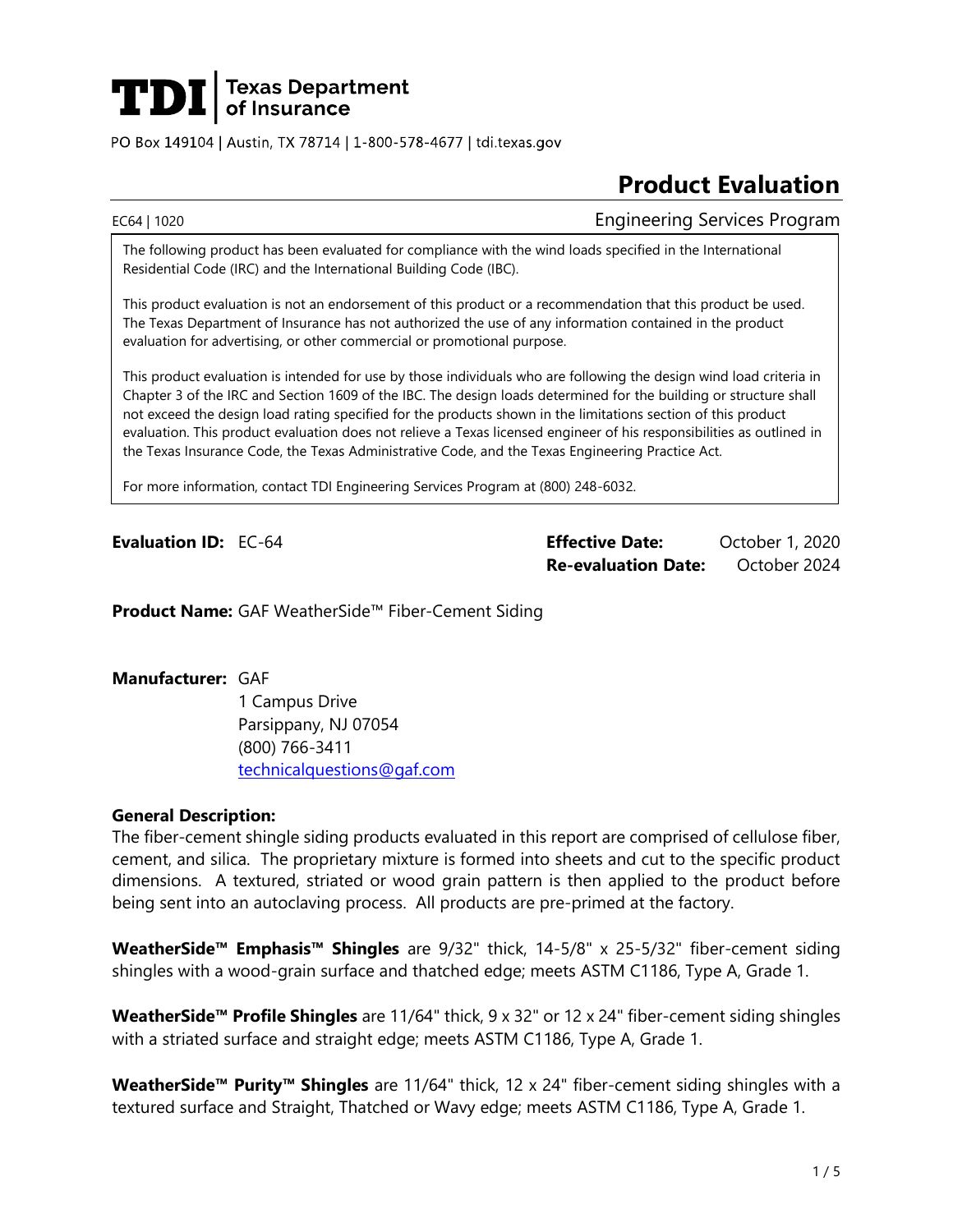All **WeatherSide™ Fiber-Cement Siding** products are applied with white, 12-gauge x 1-3/4" long, 0.195" head diameter, hot-dip galvanized, ring-shank siding nails available from GAF for use in anchoring the product.

# **Installation:**

**General Installation Requirements:** All fasteners must be corrosion resistant.

If non-structural sheathing is installed between the siding and the wall studs, then the length of the fastener must be increased so that the fasteners penetrate the structural sheathing a minimum of 1-1/4". The substrate to which the siding is applied must be adequately supported, capable of having full holding power for the nails, and the surface must be clean, smooth, and dry.

Use non-perforated No. 15 asphalt saturated felt underlayment meeting ASTM D4869 performance requirements or equal. Do not use coal-tar saturated felts which may stain the siding. Do not install reflective insulation, wool blanket insulation or any type of vapor barrier as an underlayment between the siding and the sheathing. If house wrap is used, it must have a minimum perm rating of 15.

Downspouts and gutters must be functioning prior to installation to prevent serious staining that may occur from any excess water draining over the new siding. Use durable materials for flashing around heads, jambs, and sills of openings. Non-corroding, non-staining metal must be used at the head of openings. Use non-shrinking caulking compound, either white or matching colors, to weather seal all joints where siding abuts wooden trim, masonry, or other projections.

GAF siding nails, backer strips and outside corners are recommended for accurate and complete installations.

GAF WeatherSide**™** Fiber-Cement Siding is already primed. Prior to painting, ensure that the surface is dry and free of grease and mildew. Brush all surfaces thoroughly with a stiff fiber brush. Do NOT paint surfaces during or immediately following fog, rain, frost, or temperatures under 50° F (10° C). NOTE: Before painting surfaces directly exposed to high heat from the sun or under windy conditions, consult the paint manufacturer's instructions.

# **Wind Resistant Assemblies:**

### **Assembly No. 1**

**Profile 9, Profile 12** and **Purity Shingles (Exposed Nailing Method)** 

**The following products are applicable:** Profile 9, Profile 12 and Purity fiber**-**cement shingles.

**Fastener:** 12-gauge x 1-3/4" long, 0.195" head diameter, hot-dip galvanized, ring-shank siding nails.

# **Design pressure:** -44.2 psf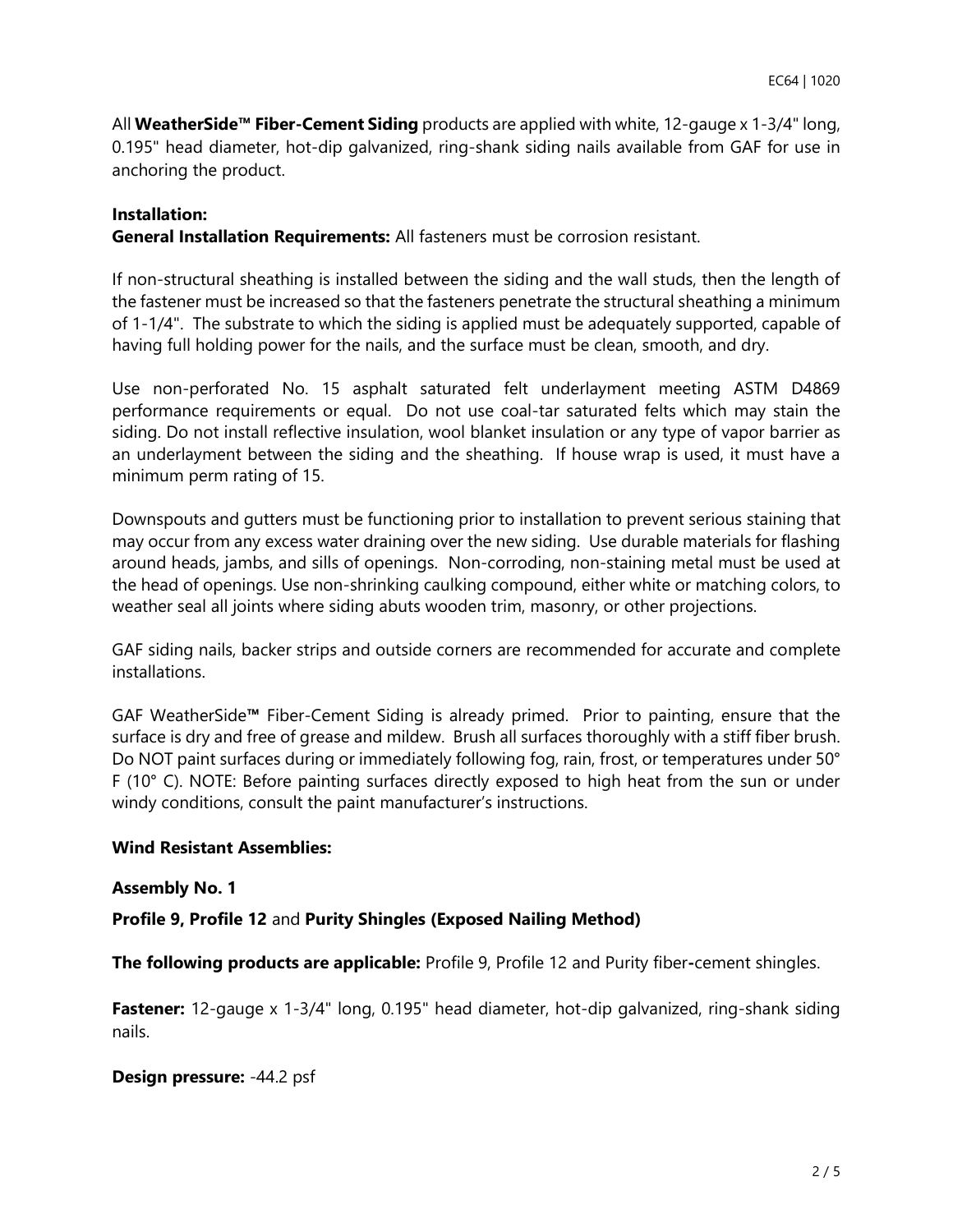**Installation:** Wall studs must be minimum 2x4 SPF dimension lumber spaced a maximum of 16" on center. Wall bracing must be installed as required. The walls must be fully sheathed with minimum 19/32" wood structural panels. A building paper must be applied to the walls before installing the shingles. The shingles must be fastened to the wood structural panel sheathing using five (5), 12-gauge x 1-3/4" long, hot-dip galvanized, ring-shank nails. Refer to Figures 1-5 for nail hole locations. Flashing, trim, and corners should be installed according to the manufacturer's specifications.

# **Assembly No. 2**

# **Emphasis Shingles (Exposed Nailing Method)**

**The following products are applicable:** Emphasis fiber-cement shingles.

**Fastener:** 12-gauge x 1-3/4" long, 0.195" head diameter, hot-dip galvanized, ring-shank siding nails.

# **Design pressure:** -36.1 psf

**Installation:** Wall studs must be minimum 2x4 SPF dimension lumber spaced a maximum of 16" on center. Wall bracing must be installed as required. The walls must be fully sheathed with minimum 19/32" wood structural panels. A building paper must be applied to the walls before installing the shingles. The shingles must be fastened to the wood structural panel sheathing using five 12-gauge x 1-3/4" long, hot-dip galvanized, ring-shank nails. Refer to Figure 6 for nail hole locations. Flashing, trim, and corners should be installed according to the manufacturer's specifications.

**Note:** Keep the manufacturer's installation instructions available on the job site during installation. Use corrosion resistant fasteners as specified in the IRC, the IBC, and the Texas Revisions.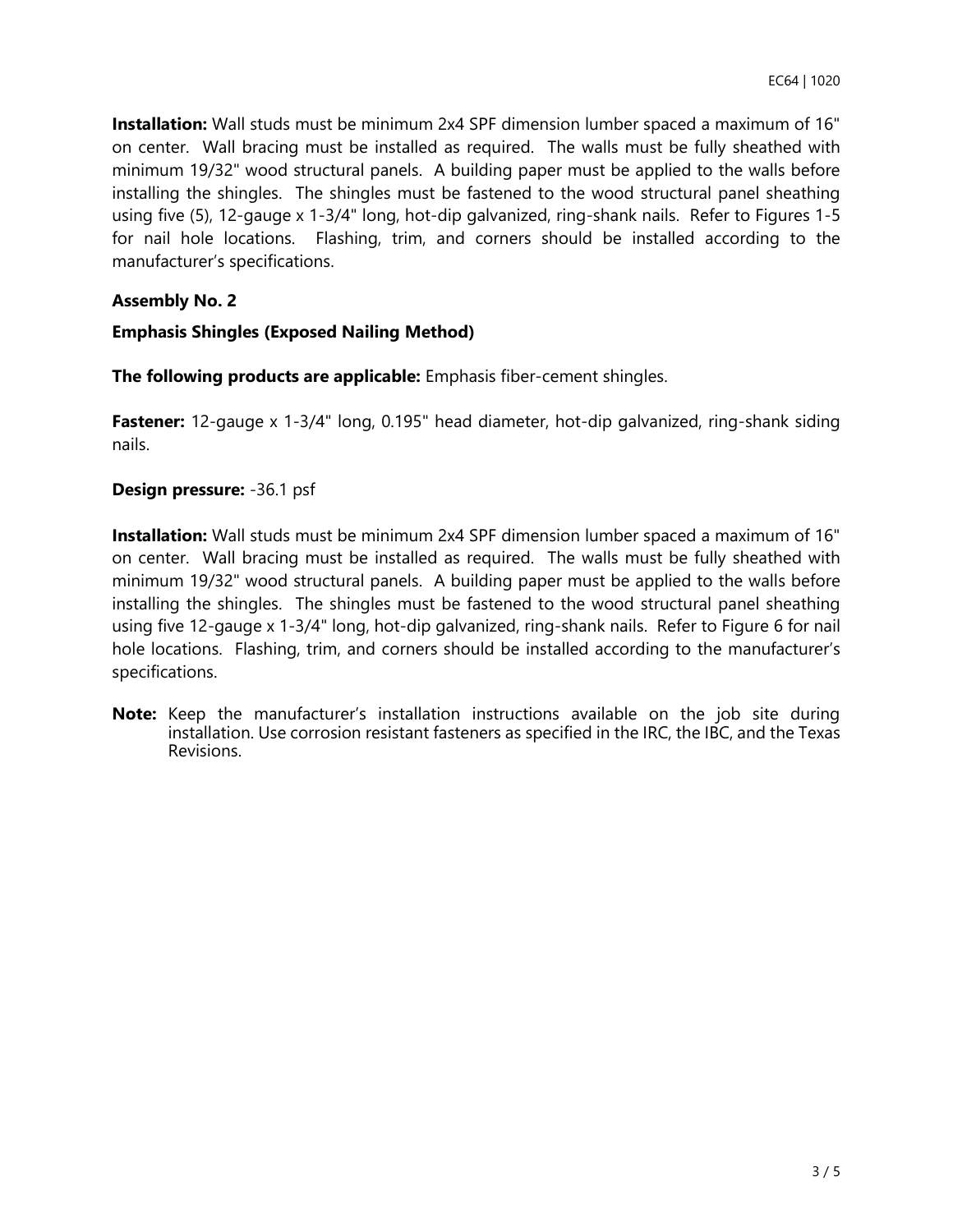

Figure 1: Profile 9, 5-nails/shingle



Figure 2: Profile 12, 5-nails/shingle



Figure 3: Purity™ Straight, 5-nails/shingle



Figure 4: Purity™ Thatched, 5-nails/shingle